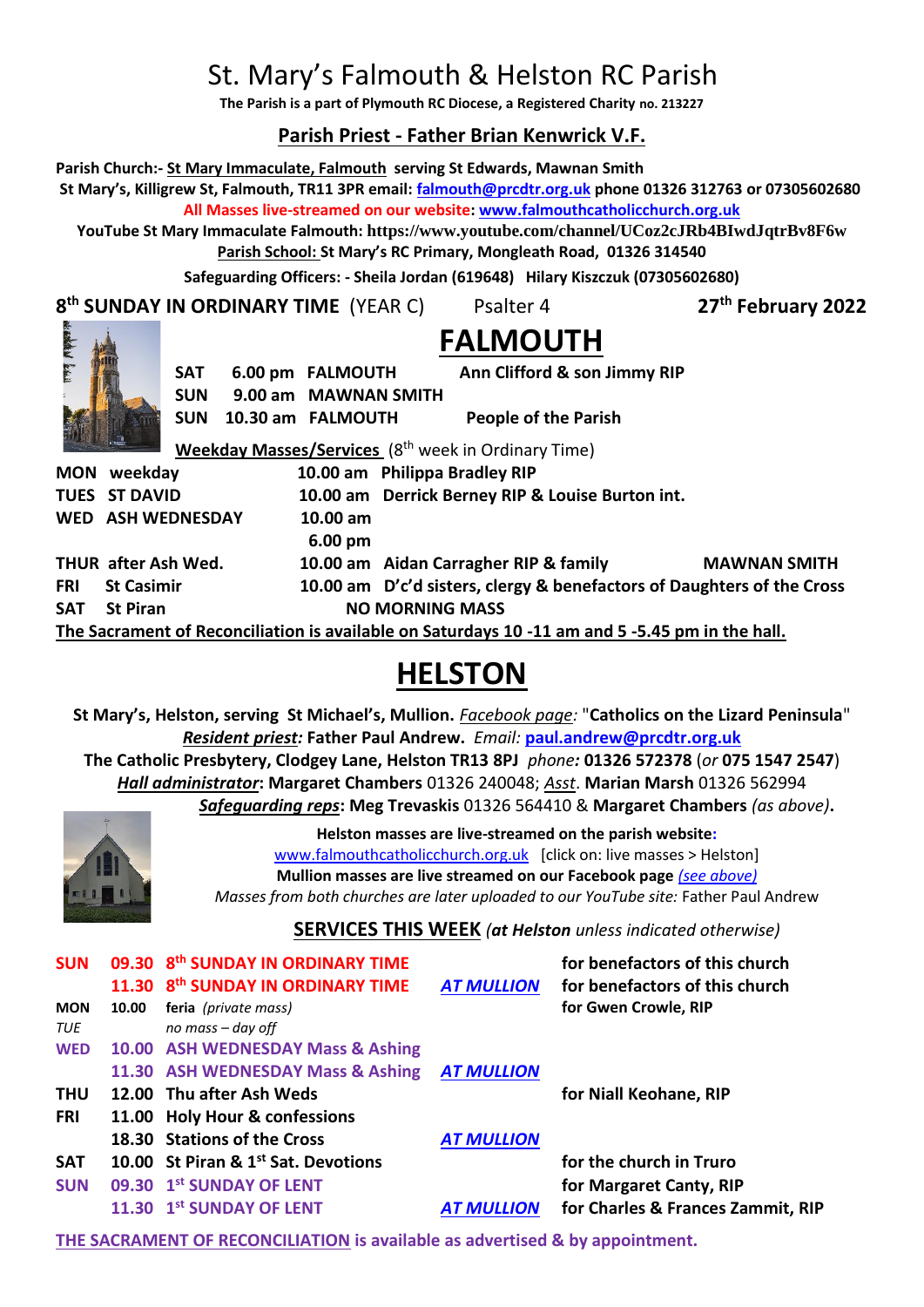# **Helston & Mullion News**

# **A VERY WARM WELCOME to all who are worshipping with us today**.

There is **coffee or tea after mass on Sundays** in the church hall at Helston.

The **LENT TIMETABLE** starts on *Friday* of this week. Please make sure you have a copy. An outline of HOLY WEEK is on the reverse.

**Walk With Me Booklet** – A Lenten Journey of Prayer for 2022, is available in both churches. Cost is £1, but feel free to take one without any cost if you will find it helpful.

On Friday this week: **The World Day of Prayer is at 2pm at Mullion Methodist Church**. There is no celebration in Helston this year – supporters please go to the Mullion or Falmouth services.

There appears to be a problem with watching the live-streamed mass at Helston on the ChurchCam app. Please use the parish website instead, as this appears to be OK (details on the front page).

A reminder that Fr Paul is Catholic duty chaplain for Treliske Hospital on a Monday, so if you phone or call at the Presbytery you may not find him home. Please use the mobile if urgent.

# COLLECTION REPORT (excludes Standing Orders):

13/02/22: Helston £897.00; Mullion £83.00; Envelopes £30.00; Intentions: £50.00 TOTAL £260.00

# *WE DESPERATELY NEED MORE COUNTERS!*

Can we also urge you to think about giving by Standing Order, which would mean you wouldn't have to find the right money each week and we wouldn't have to count it!!! We are moving towards a cashless society in so many areas, let's do it in church too.

A reminder that **MORNING PRAYER** is usually said 20 mins. before mass on Mondays & Thursdays, and during Holy Hour on Fridays.

# **DATES FOR YOUR DIARY:**

**Mon. 7th Mar. 18.00: "First Monday" Holy Hour, Benediction & Chat** at Mullion.

**Sat. 13th Mar**.: **Young People's Activity Day** in Helston Church Hall from 11.00 – 15.00

# **Falmouth & Mawnan Smith News**

#### **First Holy Communion**

Classes resume on Tuesday  $1<sup>st</sup>$  March at 3.25 pm at St Mary's School.

#### **Lent 2022**

Lent begins on Ash Wednesday, 2<sup>nd</sup> March 2022. There will be two Masses at Falmouth, 9.00 am and 6.00 pm. At both Masses there will be the traditional blessing and distribution of ashes.

# **Lent – Stations of the Cross**

Fridays during Lent at 6.00 pm at St Mary's Falmouth, beginning **Friday 4th March**. The Stations will also be live streamed. Last year we made available copies of the Stations of the Cross according to St Alphonsus and I do hope you have kept them for I intend to use them again this year for this will enable those who live stream to be involved and take part.

#### **OH NO, NOT LENT AGAIN!!**

A reflection by Father Brian at 6.30 pm on **Tuesday 1st March** in the church. The reflection will also be live-streamed and recorded for those unable to attend. Please go to

[www.falmouthcatholicchurch.org.uk](http://www.falmouthcatholicchurch.org.uk/) and click on Live Mass.

# **News for Students**

Please join us for **Food4Soul** on **Monday 28th February** at the Multifaith Chaplaincy in Penryn from 12- 2 pm. As it is the eve of St. David's Day we will be having a Welsh soup and side dishes with Welsh cakes to finish with.

On **Wednesday 2nd March** there will be **Table tennis** in the hall from 3:30-5 pm. Join us for a chat or a play. £1 buys you a hot drink and a cake. On **Thursday 3rd March** there will be a **Drop-in** on Falmouth Campus from 2:30-4 pm with hot drinks and cake provided.

# **1st TUESDAY COFFEE MORNING**

Last chance to enjoy home-made cake before Lent begins! **Tuesday 1st March** 2022 *10.40 (after Mass)* St Mary's Parish Hall Pop in for a hot drink, home-made cake, sausage rolls and fresh fruit. Second-hand books and a raffle. Everyone welcome. All profits to parish funds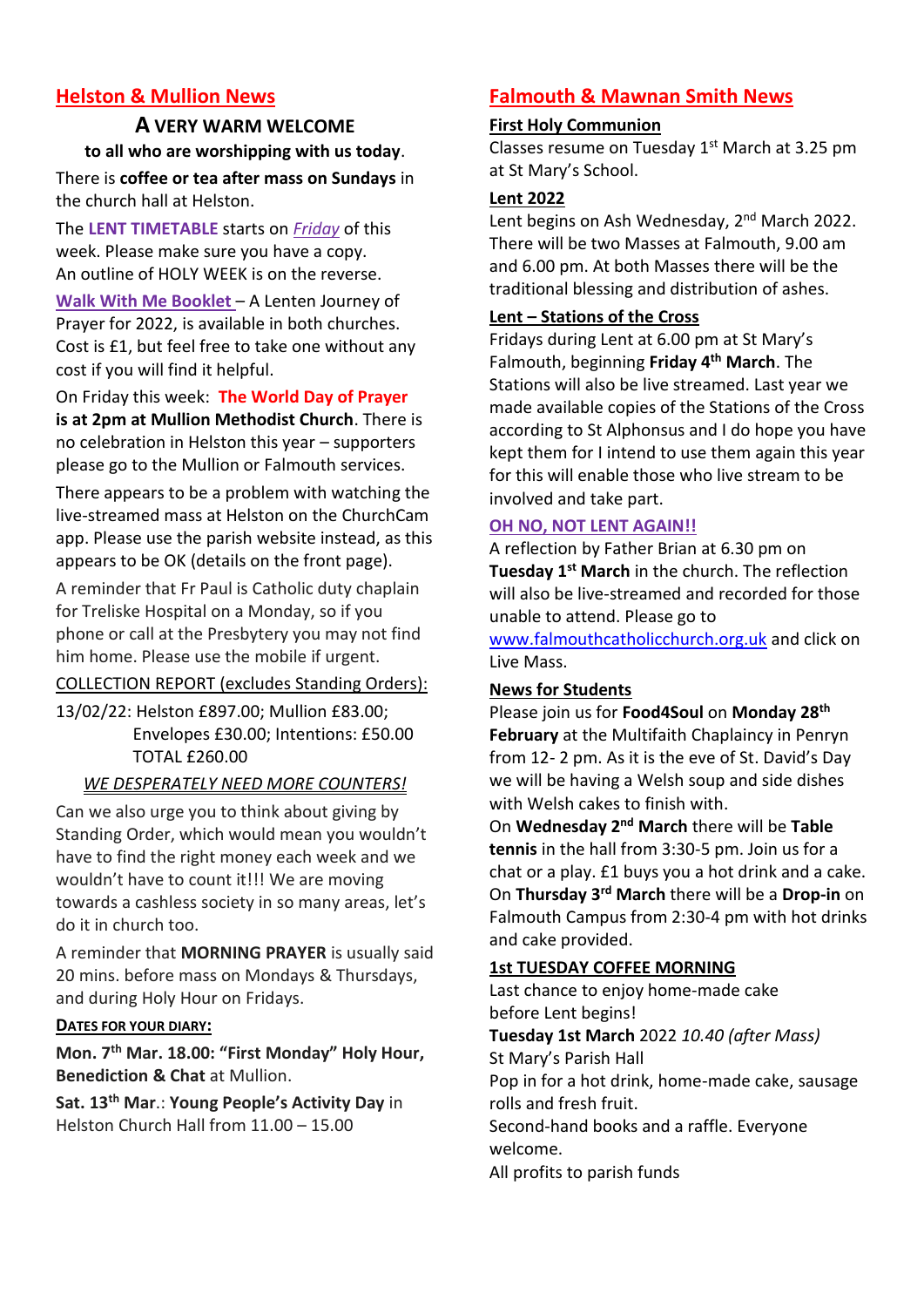# **LET IT BE – INSPIRING FILM COURSE ON MARY**

For the benefit of those who missed the CaFE film course on Mary last year we are running it again. As part of the course you will get your own Let It Be Book which includes the main content of the film plus lots of useful follow-on info and optional daily prayer reflections. Why not bring a friend and come and check out Session 1. We do ask for a donation of £2 for the book. Starting on **Thursday 3rd March** at 3pm in the Hall at St Mary's in Falmouth and continuing on Thursdays 17th, 24th, 31st March and ending on Tuesday 5th April all at 3pm. Refreshments included.

# **Walk With Me Booklet**

A Lenten Journey of Prayer for 2022, now available in the church cost £1 but feel free to take on without any cost.

#### **Regular Events at Falmouth**

Mondays – Brownies & Guides 3.45 pm Wednesdays – Craft Club 10 am -12 noon Wednesdays - Table Tennis – 3.30 – 5.00 pm 1 st Tuesday – coffee morning – 10.45 am 2<sup>nd</sup> Tuesday - Justice & Peace 2.00 pm Last Tuesday – Living with Loss 2.00 pm 3<sup>rd</sup> Sunday - Fairtrade after 10.30 Mass

# **Dates for your diary**

Lent celebration of the Sacrament of Reconciliation. **Saturday 2nd April** from 10 am to 12 noon. Three priests will be available to hear individual confessions, including a Polish speaker. Do please try to come along and celebrate the gifts of God's mercy and forgiveness before Easter.

#### **Book Sale**

As with most charities fund raising for Stella Maris (Apostleship of the Sea) has been on hold for the past 2 years.

On **Sunday 13th March** after the 10.30 am Mass we are holding a book sale.

We have a range of books, to hopefully cover most peoples taste.

Stella Maris will also be looking after tea and coffee on the day, with all monies raised going to Stella Maris local funds.



# **News for All 4 Churches**

**World Day of Prayer 4th March 2022** The service this year has been written by Christian women from England, Wales and Northern Ireland.

The Falmouth and Penryn service will this year be held in the Falmouth Parish Church of King Charles the Martyr, on Friday March 4th at 10.30 a.m. All welcome, women, men and children

#### **St Patrick's Day Celebration**

Irish sing-a-long, quiz, raffle, bring a plate to share, tea & coffee provided – bring your own wine.

**Thursday 17th March** in the hall at Falmouth 7 for 7.30 pm Tickets available from 7<sup>th</sup> March from the office, or ring Sheila Mac 01326 319524 **LENTEN MEDITATIONS:**

There will be a brief daily Lenten meditation and spiritual exercise available on the website

# [www.stpaulrepository.com](http://www.stpaulrepository.com/)

#### **HEALING MINISTRY COURSE**:

Every Saturday in Lent there will be a Mass for healing and a teaching session on the Healing Ministry of Jesus in the Gospels. This will be at St Mary's Bodmin from 10am. The texts of the talks (and a Polish translation) will be available on the website [www.stpaulrepository.com](http://www.stpaulrepository.com/)

#### **ROSARY WALK**

Every Tuesday in Lent Fr Robbie Low will be walking a section of the Saints Way on a Rosary Walk. The primary prayer intention of the walk is The Mission of The Church in this place and our part in it. Individual prayer requests are also welcomed and should be emailed to Fr Robbie at [robbielow2@hotmail.com](mailto:robbielow2@hotmail.com)

#### **An Ignation Retreat Day**

**Saturday 19th March** 2022 10.30am-4.30pm

Epiphany House Retreat Centre Truro Christian Life Community (CLC) invite you to a day retreat during Lent in the beautiful tranquil setting of Epiphany House Truro. There is no cost to attend this day as it is sponsored by CLC; just a donation (on the day) towards the cost of a soup lunch which will be provided by Epiphany House. Places are limited and will be allocated on a 'first come first served' basis. Deadline for receipt of applications is  $11<sup>th</sup>$  March 2022. Please see flyer at the back of church for details of how to book your place.